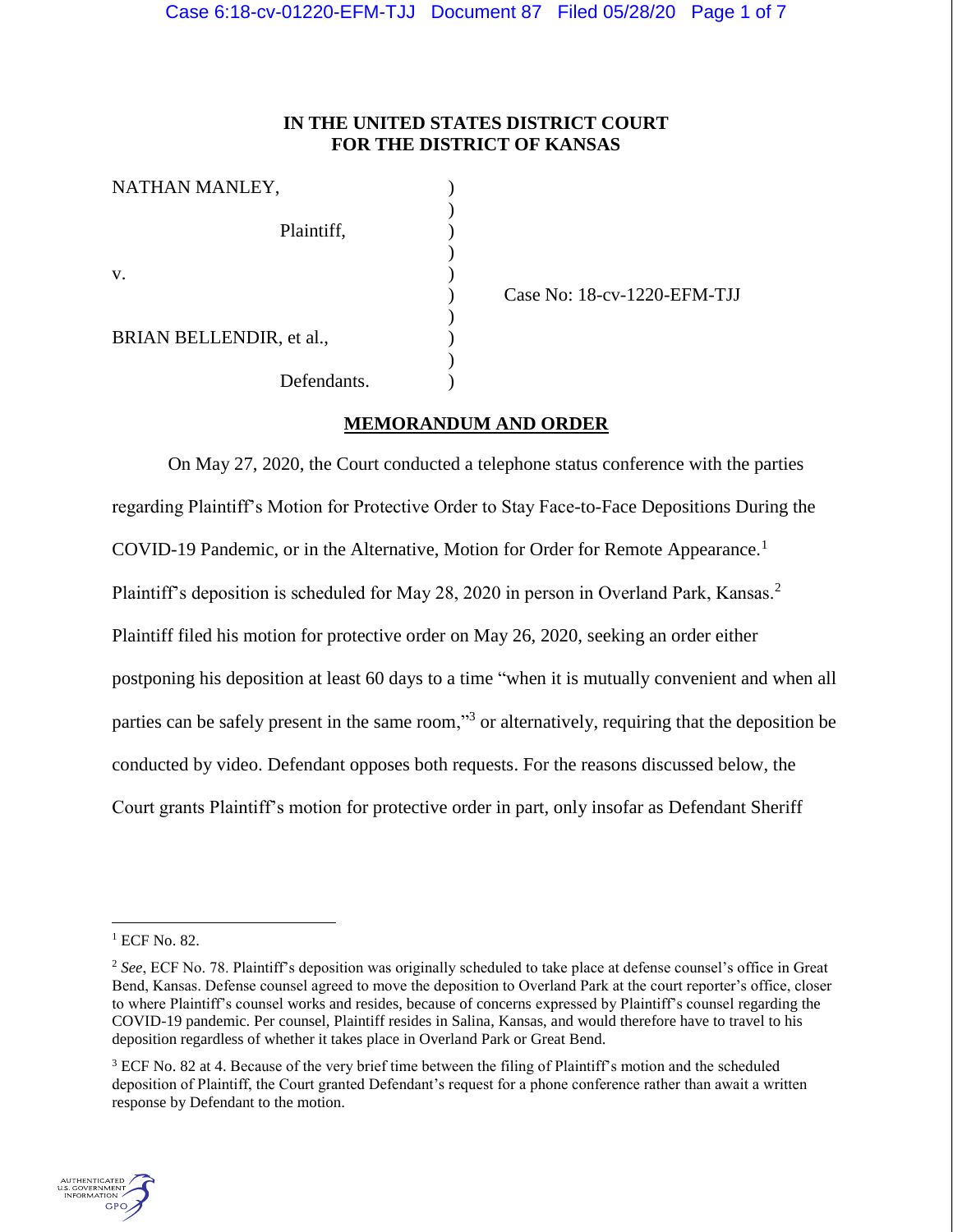## Case 6:18-cv-01220-EFM-TJJ Document 87 Filed 05/28/20 Page 2 of 7

Bellendir ("Bellendir") shall not attend Plaintiff's deposition in person. Otherwise, the motion is denied.

In his motion, Plaintiff states he is uncomfortable with Bellendir being present because of Bellendir's status as a first responder, which puts Bellendir at higher risk of contracting the virus.<sup>4</sup> Plaintiff suggests that Bellendir attend Plaintiff's deposition via video or telephone rather than in person, to address Plaintiff's concerns over the risks that he or his counsel may contract the virus from Bellendir. In addition to his concerns regarding Bellendir, Plaintiff expresses concerns generally about attending his deposition in person, in the presence of Defendant's counsel, a court reporter, and Plaintiff's counsel, during the current COVID-19 pandemic. He suggests that he might feel safe having his deposition taken in person at a later date, perhaps 60 days or so from now. Plaintiff's counsel also alludes to a health condition she may have that might put her at higher risk of contracting the virus.

Defendant opposes the suggestion that Bellendir attend Plaintiff's deposition via video or telephone. <sup>5</sup> Defendant indicates that Bellendir tested negative for COVID-19 on May 26, 2020. Additionally, Defendant states sufficient precautions would be in place for an in-person deposition, including that all people present would be wearing masks, gloves, and any other necessary personal protective equipment ("PPE"), and that Plaintiff's deposition would take place in a conference room with sufficient space for participants to practice social distancing. Defendant also contends it is important that Plaintiff appear in person for his deposition so that Defendant can keep Plaintiff focused, which Defendant claims is difficult to do because of Plaintiff's history of substance abuse.

<sup>4</sup> ECF No. 82 at 2.

<sup>5</sup> *Id.*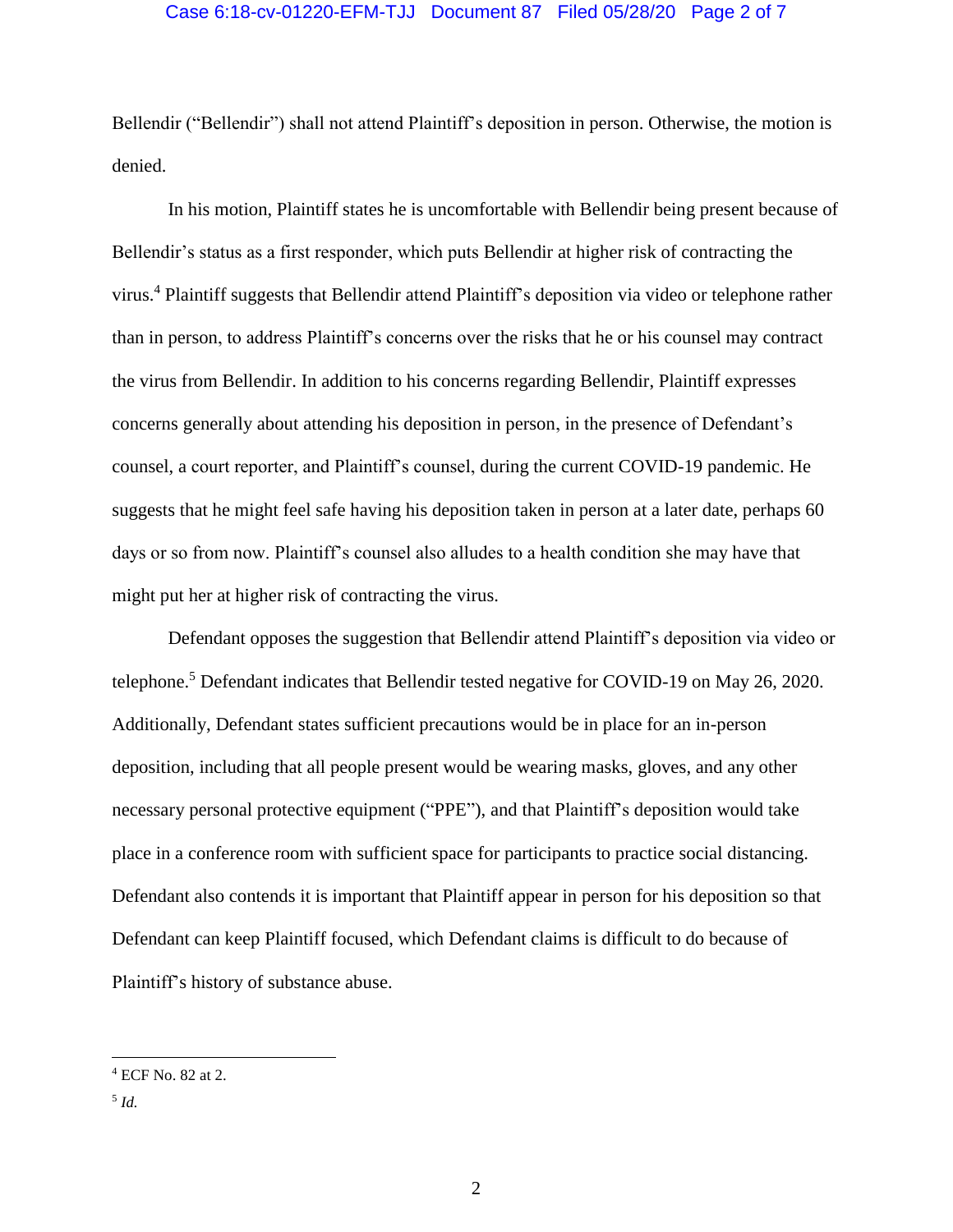#### Case 6:18-cv-01220-EFM-TJJ Document 87 Filed 05/28/20 Page 3 of 7

Federal Rule of Civil Procedure 26(c) states the court may, for good cause, issue an order to protect a party or person from annoyance, embarrassment, oppression, or undue burden or expense. "The court has broad discretion to decide when a protective order is appropriate and what degree of protection is required."<sup>6</sup> Federal Rule of Civil Procedure 30(b)(4) provides that the parties may stipulate, or the court may order, that a deposition be taken by telephone or other remote means. But, Rule 30(b)(4) is permissive, not mandatory, and the Court must exercise its discretion in determining whether the moving party has shown good cause for issuance of a protective order requiring that a deposition be taken remotely.

The Court discussed with counsel various factors it would weigh in determining whether, and if so under what conditions, Plaintiff's remote deposition might be required, and also directed counsel to two District of Kansas cases: *Shockey v. Huhtamaki, Inc.*, 280 F.R.D. 598 (D. Kan. 2012), and *Clayton v. Velociti, Inc.*, No. 08–2298–CM/GLR, 2009 WL 1033738 (D. Kan. Apr. 17, 2009). Although both cases involved FLSA claims very different from the claims at issue here, they are instructive regarding the factors the Court will consider in determining whether to require remote rather than in person depositions. In *Shockey*, the Court specifically noted the "commonplace usage and advances in videoconferencing capabilities," which allowed for a low-cost solution to conducting out-of-state opt-in plaintiffs' depositions.<sup>7</sup> In that case, the court granted the plaintiffs' request for protective order requiring their depositions be taken via video after weighing the relatively high costs of plaintiffs' travel costs to Kansas versus each plaintiff's relatively small claim in the case for unpaid overtime. However, the court also noted that "remote depositions are most often used for relatively brief examinations that do not involve

<sup>6</sup> *Shockey v. Huhtamaki, Inc.*, 280 F.R.D. 598, 600 (D. Kan. 2012).

<sup>7</sup> *Id.* at 602–03.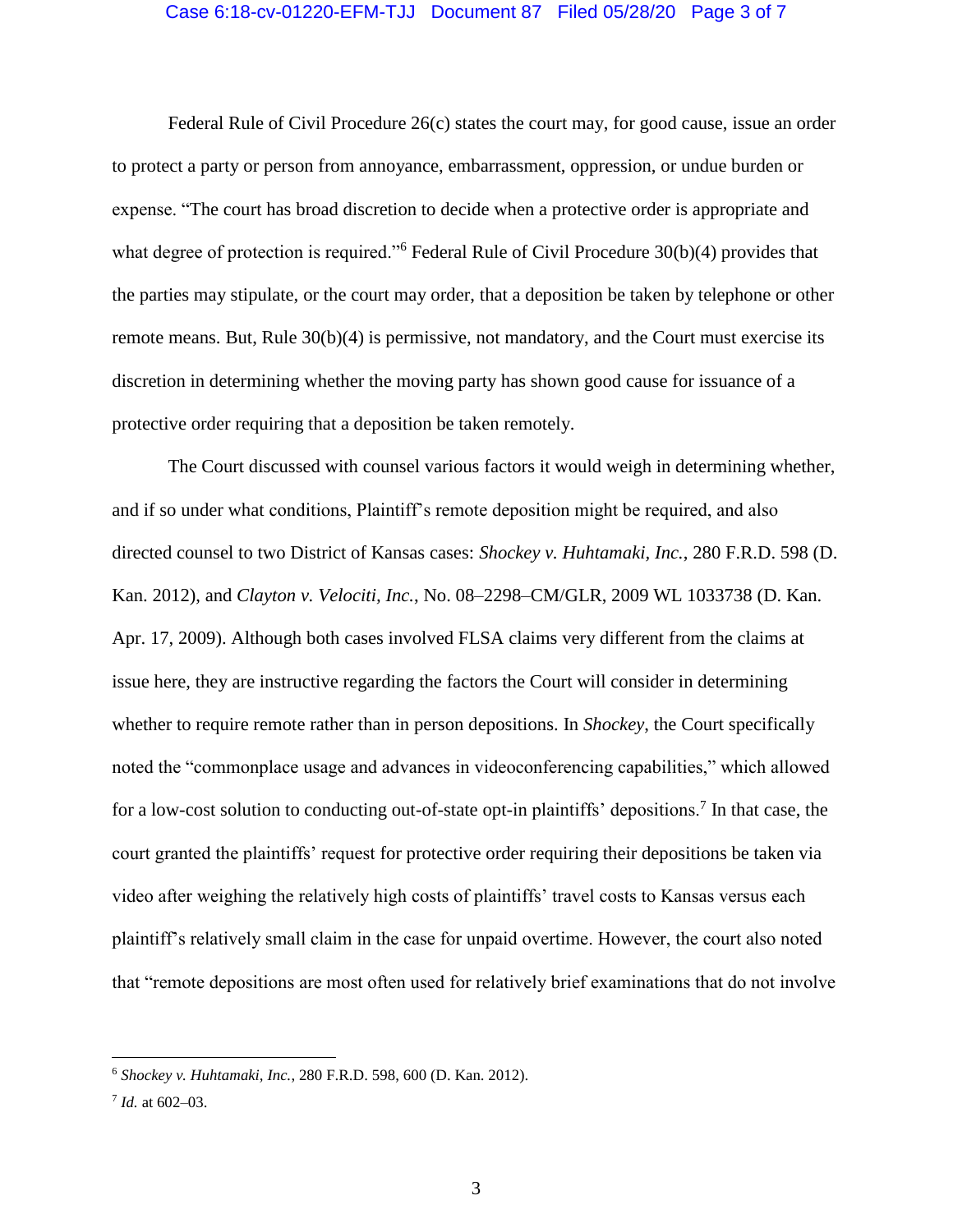#### Case 6:18-cv-01220-EFM-TJJ Document 87 Filed 05/28/20 Page 4 of 7

numerous documents."<sup>8</sup> And, both *Shockey* and *Clayton* note the traditional general rule that a plaintiff may be required to make him or herself available for examination in the district in which he or she brought the suit.<sup>9</sup>

The Court notes that over the years since *Shockey* was decided, videoconferencing capabilities have improved dramatically. The popularity and use of videoconferencing platforms have increased significantly and are likely to continue to expand even more rapidly in light of the COVID-19 pandemic. The Court is also aware of and sympathetic to concerns regarding the COVID-19 pandemic and takes judicial notice of the rapid spread of the Coronavirus as well as the stay-at-home orders that have been in effect, and in some instances are still in effect, in Kansas and many other locations around the world. It is against this backdrop that the Court must consider the specific facts and issues here.

In this case, the basis for Plaintiff's motion for protective order is concerns over the risk of contracting the virus associated with COVID-19 if Plaintiff's deposition occurs in person, not the costs associated with travel and attending the deposition in person. In determining whether Plaintiff has shown good cause for the protective order sought, the Court must therefore weigh the risks Plaintiff identifies in his motion against the precautions Defendant proposes and Defendant's asserted need to take Plaintiff's deposition in person.

Plaintiff does not contend he has any medical condition that would place him at heightened risk of contracting the virus, or that the precautions Defendant describes for the taking of Plaintiff's deposition would be inadequate to protect Plaintiff. His motion is not supported by affidavit(s) and, aside from his concerns regarding the presence of Bellendir at the

<sup>&</sup>lt;sup>8</sup> *Id.* at 602 (citing Manual for Complex Litigation (Fourth) § 11.452 (2004)).

<sup>9</sup> *Id.* at 600 (citing *Clayton v. Velociti, Inc.*, No. 08–2298–CM/GLR, 2009 WL 1033738, at \*2 (D. Kan. Apr. 17, 2009)).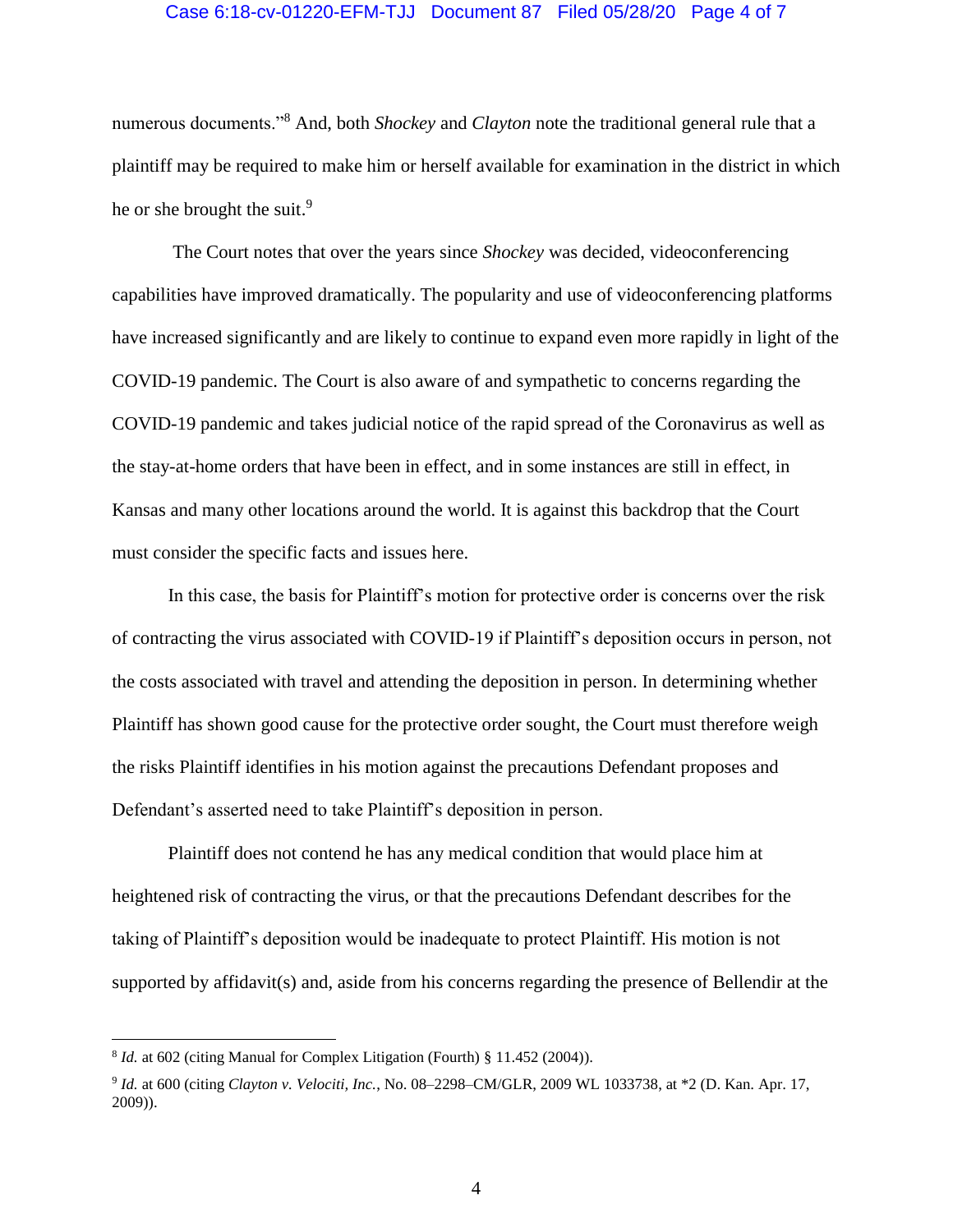## Case 6:18-cv-01220-EFM-TJJ Document 87 Filed 05/28/20 Page 5 of 7

deposition, is based merely upon very general concerns regarding COVID-19.<sup>10</sup> As for Plaintiff's specific concerns regarding Bellendir, Defendant had him tested the day before the hearing and he tested negative for the virus. Additionally, Plaintiff cites no legal authority to support his request for the relief requested.

Defendant, on the other hand, outlines significant precautions that will be taken at Plaintiff's deposition, including social distancing and that all in attendance at the deposition will wear full PPE, including gloves and masks. It is also significant that the deposition at issue here is that of a party, and specifically of Plaintiff. Moreover, unlike the plaintiffs in *Shockey*, Plaintiff in this case seeks significant damages against Defendant, and Defendant contends that due to Plaintiff's past substance abuse, his in-person deposition is necessary to keep Plaintiff focused and efficiently conduct the deposition. Thus, Defendant has a legitimate interest in taking Plaintiff's deposition in person rather than remotely.

Plaintiff acknowledges that he agreed in March upon the date for his deposition, and he didn't raise concerns about the deposition being conducted in person *until he was told on May 25, 2020 that Bellendir would be present*. <sup>11</sup> In the intervening approximately two months, the COVID-19 pandemic was raging in Kansas and worldwide, yet Plaintiff did not object during that time to his deposition being taken in person. Thus, the Court is persuaded that the real crux of Plaintiff's concerns is not so much the risk of appearing in person for his deposition but rather the presence of Bellendir at the deposition, a concern which the Court can and will address,

 $10$  Plaintiff's counsel did indicate during the hearing that she has some personal health issues that might place her at higher risk for contracting the virus. The Court does not intend to minimize counsel's concerns. Rather, the Court simply does not have sufficient information regarding those concerns upon which to base its ruling on the motion.

<sup>&</sup>lt;sup>11</sup> ECF No. 82 at 1.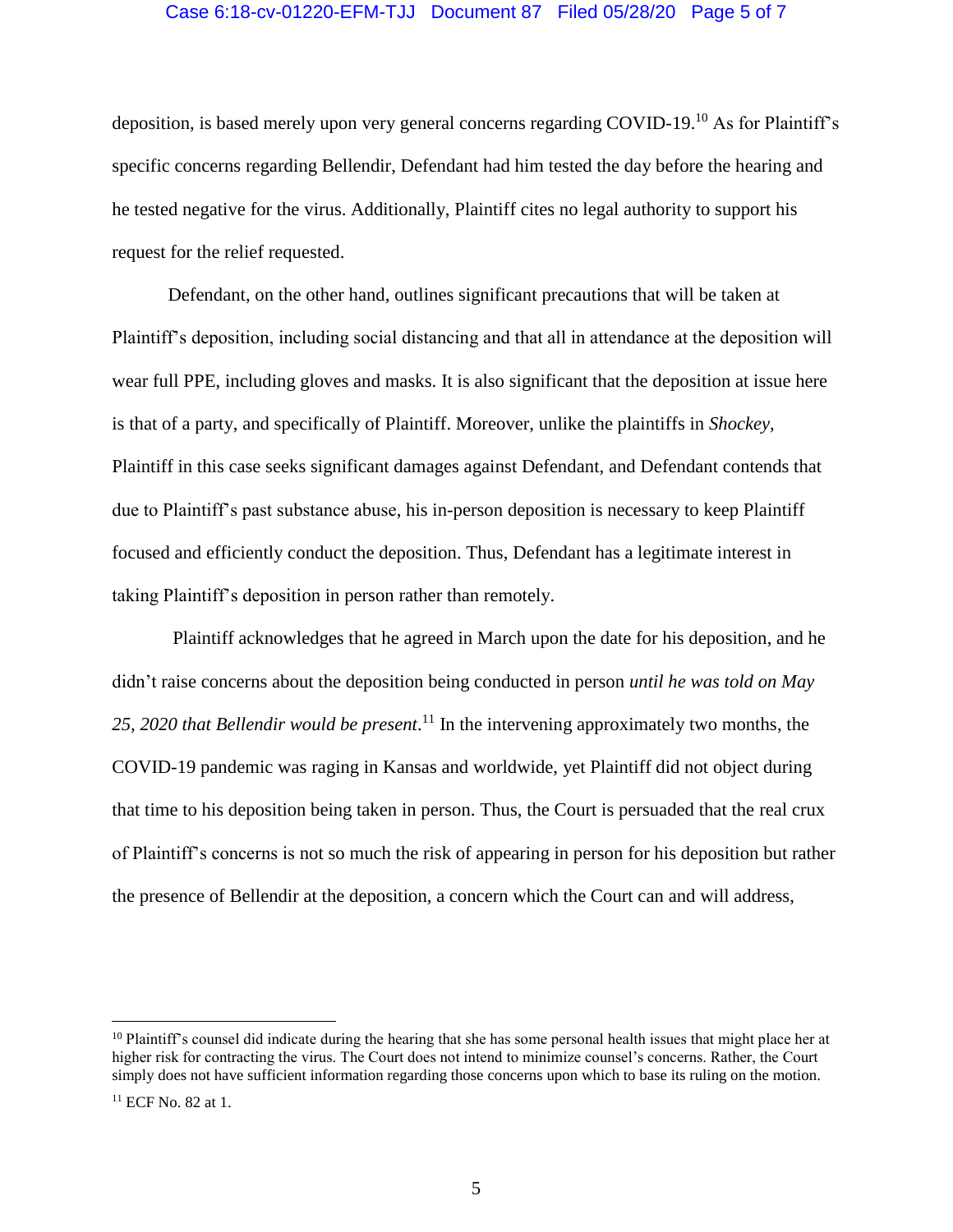## Case 6:18-cv-01220-EFM-TJJ Document 87 Filed 05/28/20 Page 6 of 7

*infra*, without any need for postponing Plaintiff's deposition or requiring that it be taken by video.

The Court finds that Plaintiff has failed to show good cause for entry of a protective order postponing his deposition at least 60 days or requiring that the deposition be conducted by video. Specifically, Defendant's need and ability to safely depose Plaintiff in person with the precautions outlined by Defendant outweighs Plaintiff's general concerns regarding COVID-19. The Court is persuaded that the safety precautions Defendant has arranged, combined with the protective order the Court will grant in the following paragraph with respect to Bellendir, are sufficient and adequate for Plaintiff's in-person deposition to safely proceed. Therefore, because Plaintiff has failed to show good cause, the Court denies the motion as it relates to postponing Plaintiff's deposition or ordering his deposition to be conducted by video.

However, the Court grants the motion insofar as Bellendir shall not be physically present for Plaintiff's deposition but rather may participate by phone or video. Even though Bellendir recently tested negative for the virus, requiring that he only attend the deposition remotely should alleviate any concerns Plaintiff may have with Bellendir having a higher risk of contracting the virus and will eliminate one person from the conference room, giving attendees more room to perform social distancing. The Court also notes that Bellendir can attend Plaintiff's deposition remotely via whatever technological means Defendant chooses, and defense counsel can take breaks in the deposition as necessary to allow Bellendir to effectively communicate with counsel and have input regarding the deposition questioning of Plaintiff. Therefore, the Court exercises its discretion under Fed. R. Civ. P. 26(c) to issue an order to protect Plaintiff from any potential undue burden of having Bellendir physically present.

6